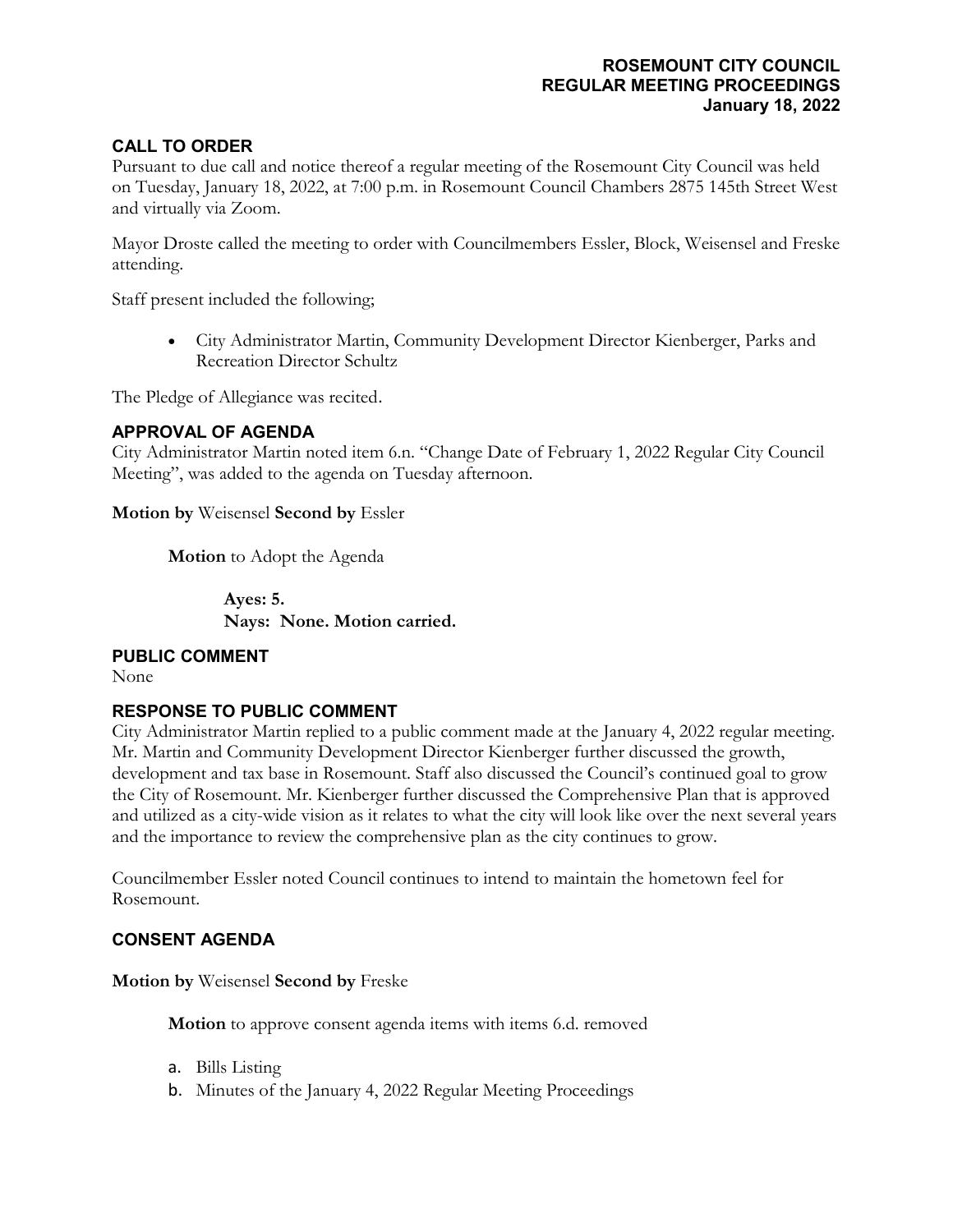# **ROSEMOUNT CITY COUNCIL REGULAR MEETING PROCEEDINGS January 18, 2022**

- c. [Minutes of the January 4, 2022 Work Session Proceedings](http://rs-img.ci.rosemount.mn.us/weblink8/DocView.aspx?id=707475)
- d. [2022 Solid Waste Haulers Licenses](http://rs-img.ci.rosemount.mn.us/weblink8/DocView.aspx?id=707476)
- e. [Receive Donation –](http://rs-img.ci.rosemount.mn.us/weblink8/DocView.aspx?id=707477) Fire Department
- f. [Amendment to the 2022 Fee and Fees Policy –](http://rs-img.ci.rosemount.mn.us/weblink8/DocView.aspx?id=707478) Parks and Recreation
- g. [Approve Pollinator Habitat Resolution](http://rs-img.ci.rosemount.mn.us/weblink8/DocView.aspx?id=707479)
- h. [SHIP Joint Powers Agreement –](http://rs-img.ci.rosemount.mn.us/weblink8/DocView.aspx?id=707480) Parks and Recreation
- i. [Community Center Armory Maintenance Agreement](http://rs-img.ci.rosemount.mn.us/weblink8/DocView.aspx?id=707481)
- j. [Minor Subdivision to Split the Northern 20 Acres from the property located at 14221](http://rs-img.ci.rosemount.mn.us/weblink8/DocView.aspx?id=707482)  [Biscayne Avenue](http://rs-img.ci.rosemount.mn.us/weblink8/DocView.aspx?id=707482)
- k. [Renewal of the Small Scale Mineral Extraction Permit at the Ped/Kuznia Properties for](http://rs-img.ci.rosemount.mn.us/weblink8/DocView.aspx?id=707483)  [Bolander and Sons for 2022](http://rs-img.ci.rosemount.mn.us/weblink8/DocView.aspx?id=707483)
- l. [Renewal of the Danner, Inc. Small Scale Mineral Extraction Permit for 2022](http://rs-img.ci.rosemount.mn.us/weblink8/DocView.aspx?id=707484)
- m. Renewal of the Shafer [Contracting Co., Inc. Small Scale Mineral Extraction Permit for](http://rs-img.ci.rosemount.mn.us/weblink8/DocView.aspx?id=707485)  [2022](http://rs-img.ci.rosemount.mn.us/weblink8/DocView.aspx?id=707485)
- n. [Change Date of February 1, 2022 Regular City Council Meeting](http://rs-img.ci.rosemount.mn.us/weblink8/DocView.aspx?id=707850)

## **Ayes: Weisensel, Block, Droste, Essler, Freske Nays: None. Motion carried.**

## **6.d. Solid Waste Haulers Licenses**

Mayor Droste pulled this item for further information as council receives question regarding moving to a single hauler on a frequent basis.

Parks & Recreation Director Schultz discussed the process for waste haulers to obtain a license and noted the new regulations this year for recycling. The county and state now require residential recycling weekly starting January 2022. This is new for several haulers; however, some haulers have already been doing this. Mr. Schultz mentioned several haulers continue to inquire about obtaining a license in Rosemount and stated the goal is to have less trucks going through neighborhoods by encouraging residents to use the same haulers within their neighborhood.

Residents may see an increase in their bill due to the change in recycling now being provided weekly.

## **Motion by** Droste **Second by** Block

**Motion to** approve the license for the firms listed in the executive summary to haul solid waste in the City of Rosemount

**Ayes: Block, Droste, Essler, Freske, Weisensel Nays: None. Motion carried.**

## **UNFINISHED BUSINESS**

## **8.a. Report on Annual Evaluation of City Administrator**

Per Statute 13D.05 Subd. 3., City Administrator Martin summarized the conclusion of his evaluation conducted on January 4, 2022.